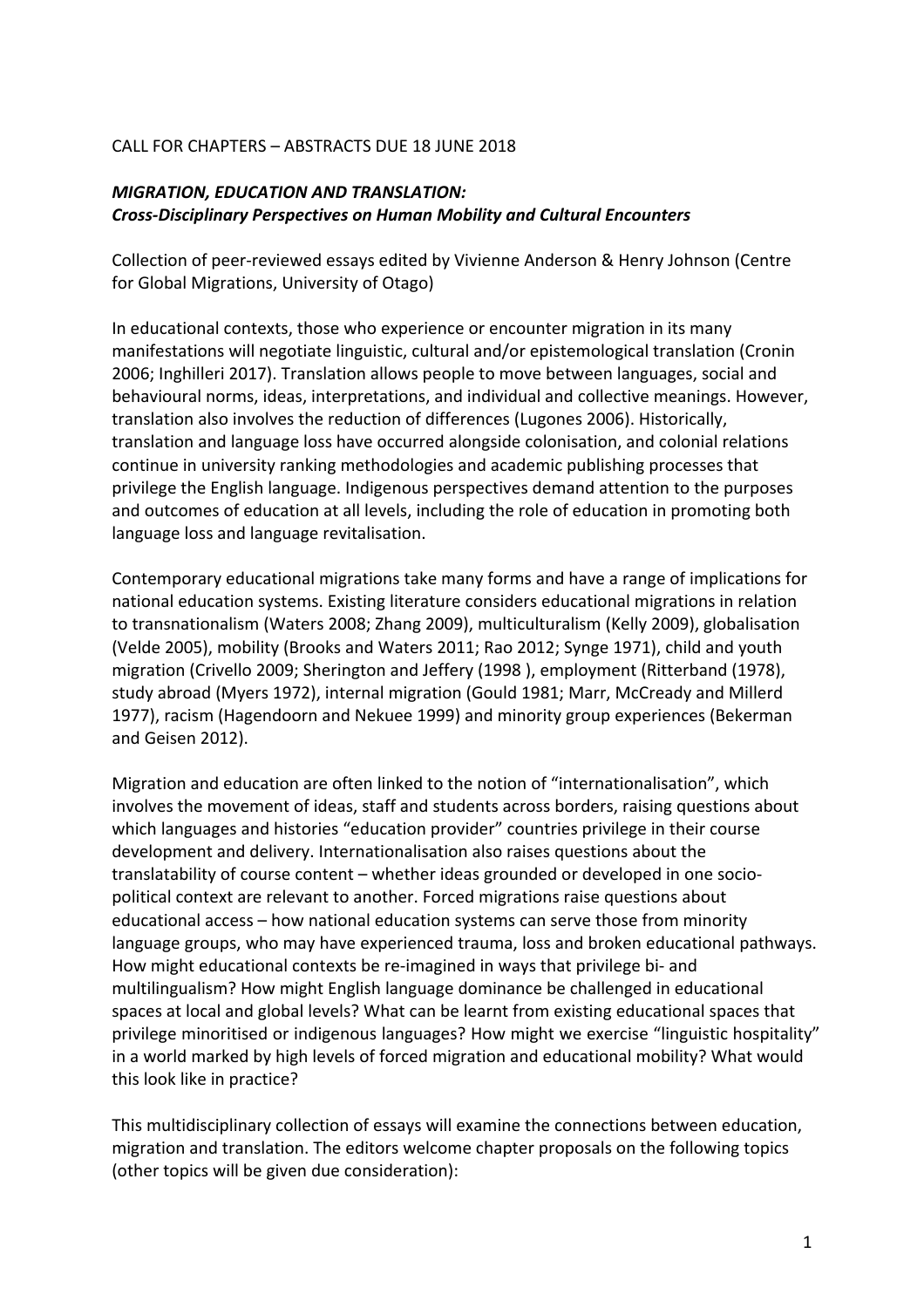- The translation of ideas in educational contexts
- Education and communication beyond language
- Intercultural communication in education
- Untranslatability
- "Otherness" and education
- Colonial and postcolonial perspectives
- Language survival and maintenance
- Minority and endangered languages
- Linguistic loss
- Linguistic imperialism
- Linguistic hospitality
- Bilingual education
- Language teaching and language learning
- Critical perspectives on education
- Power, hegemony, education and language
- Internationalisation and education
- Forced migrations and education
- Educational access
- Multilingual research and writing
- Translanguaging and bi/multilingual learning strategies
- Linguistic translation in education
- Compulsory education and language
- Resilience in education

## **Timeline:**

250-word abstracts by 18 June 2018 to henry.johnson@otago.ac.nz Please include a short bio of about 150 words. Proposals will be reviewed by 15 July 2018 Chapters (6000 words including references and footnotes) submitted by 15 November 2018

## **References**

Bekerman, Z. and T. Geisen, eds (2012). *International handbook of migration, minorities and education: understanding cultural and social differences in processes of learning.* London: Springer.

Brooks, R. and J. L. Waters (2011). *Student mobilities, migration and the internationalization* of higher education. Basingstoke: Palgrave Macmillan.

Crivello, G. (2009). *'Becoming somebody':* youth transitions through education and *migration: evidence from Young Lives, Peru.* Oxford: Young Lives.

Cronin, M. (2006). *Translation and identity*. New York: Routledge.

Gould, W. T. S. (1981). *Education and internal migration: a review of trends and issues.* Department of Geography, University of Liverpool.